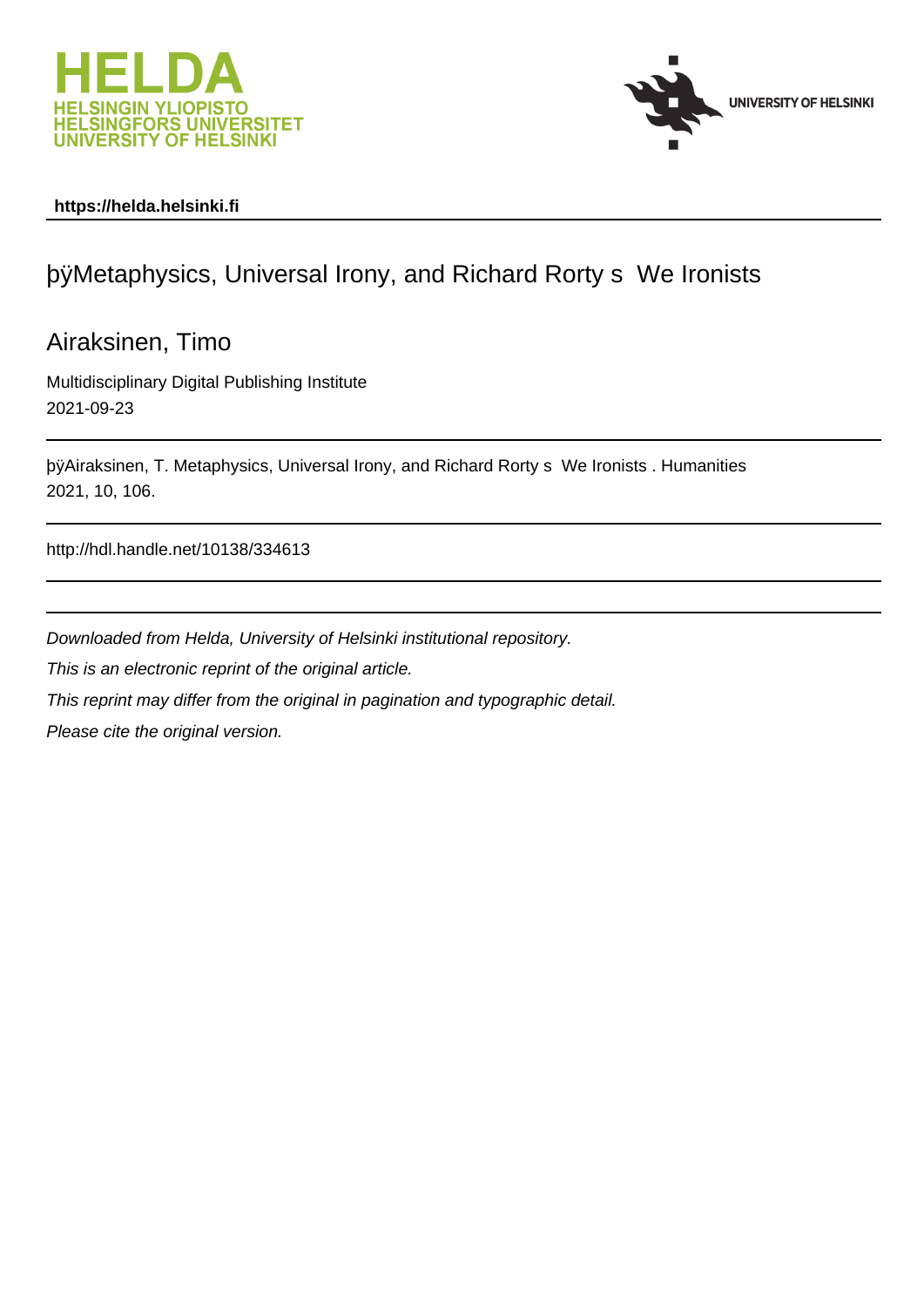



# *Article* **Metaphysics, Universal Irony, and Richard Rorty's "We Ironists"**

**Timo Airaksinen**

Department of Practical Philosophy, University of Helsinki, FI-00014 Helsinki, Finland; timo.airaksinen@helsinki.fi

**Abstract:** Richard Rorty speaks of "we ironists" who use irony as the primary tool in their scholarly work and life. We cannot approach irony in terms of truth, simply because, due to its ironies, the context no longer is metaphysical. This is *Rorty's challenge*. *Rorty's promise* focuses on top English Departments: they are hegemonic, they rule over the humanities, philosophy, and some social sciences using their superior method of ironizing dialectic. I refer to Hegel, Gerald Doherty's "pornographic" writings, and Gore Vidal's non-academic critique of academic literary criticism. My conclusion is that extensive use of irony is costly; an ironist must regulate her relevant ideas and speech acts—Hegel makes this clear. Irony is essentially confusing and contestable. Why would we want to use irony in a way that trumps metaphysics? Metaphysics, as defined by Rorty, is a problematic field, but irony can hardly replace it. At the same time, I admit that universal irony is possible, that is, everything can be seen in ironic light, or ironized. The purpose of this paper is to evaluate and criticize Rorty's idea of irony by using his own methodology, that is, ironic redescription. We can see the shallowness of his approach to irony by contextualizing it. This also dictates the style of the essay.

**Keywords:** sarcasm; dialectics; literary criticism; history; truth; Hegel; Doherty; Vidal

# **1. Modes and Methods of Irony and Sarcasm**

We must distinguish between irony as a mode of being and a method.<sup>1</sup> An ironist like Richard Rorty uses irony as a rhetorical tool and linguistic trope that serves his plans, hence this study deals with the ironists' fortunes. They are existentially committed to irony and ironic attitudes—unlike an innocent user of occasional ironic speech acts. Their identity depends on their ironic attitude to life and social reality—they are *ironists*, or perhaps they use sarcasm so extensively that they look like skeptics, cynics, and nihilists.<sup>2</sup> Anyway, their existence is ironic *an sich*. Let us avoid too deep a dive into such murky classifications and discuss ironists in a wider sense that also includes pessimists and cynics and other devotees of sarcasm. They all use irony because it fits their overall understanding of the world and life—it comes to them as if naturally. Not all agents are ironists, Rorty calls these others metaphysicians (Rorty 1989, p. 74).<sup>3</sup> Certain people loathe irony and its related tropes and try to avoid the company of ironists. They still think in terms of truth, reality, and valid inference, and they want veridical evidence that supports their deliberations. They may even believe in moral truth, objective criteria of valuation, and logic of norms, that is, on "real essences." Therefore, they are metaphysicians, as Richard Rorty calls them in a semi-pejorative sense. In what follows, irony, as a method and mode of being, forms two separate categories, which is, I admit, a metaphysical theory devoid of any irony.

Yet, ironic expressions function independently of truth and therefore of metaphysics. Sometimes what is said is true, this is veridical irony (Dynel 2017), and truth is a metaphysical term. For example, you are paranoid, but it does not mean they wouldn't be after you, which says you are paranoid (true) and they may be after you (true), yet the sentence is deeply ironic. Compare: you say, what a fine car (false), when the car is junk



**Citation:** Airaksinen, Timo. 2021. Metaphysics, Universal Irony, and Richard Rorty's "We Ironists". *Humanities* 10: 106. [https://doi.org/](https://doi.org/10.3390/h10040106) [10.3390/h10040106](https://doi.org/10.3390/h10040106)

Received: 2 August 2021 Accepted: 16 September 2021 Published: 23 September 2021

**Publisher's Note:** MDPI stays neutral with regard to jurisdictional claims in published maps and institutional affiliations.



**Copyright:** © 2021 by the author. Licensee MDPI, Basel, Switzerland. This article is an open access article distributed under the terms and conditions of the Creative Commons Attribution (CC BY) license (https:/[/](https://creativecommons.org/licenses/by/4.0/) [creativecommons.org/licenses/by/](https://creativecommons.org/licenses/by/4.0/)  $4.0/$ ).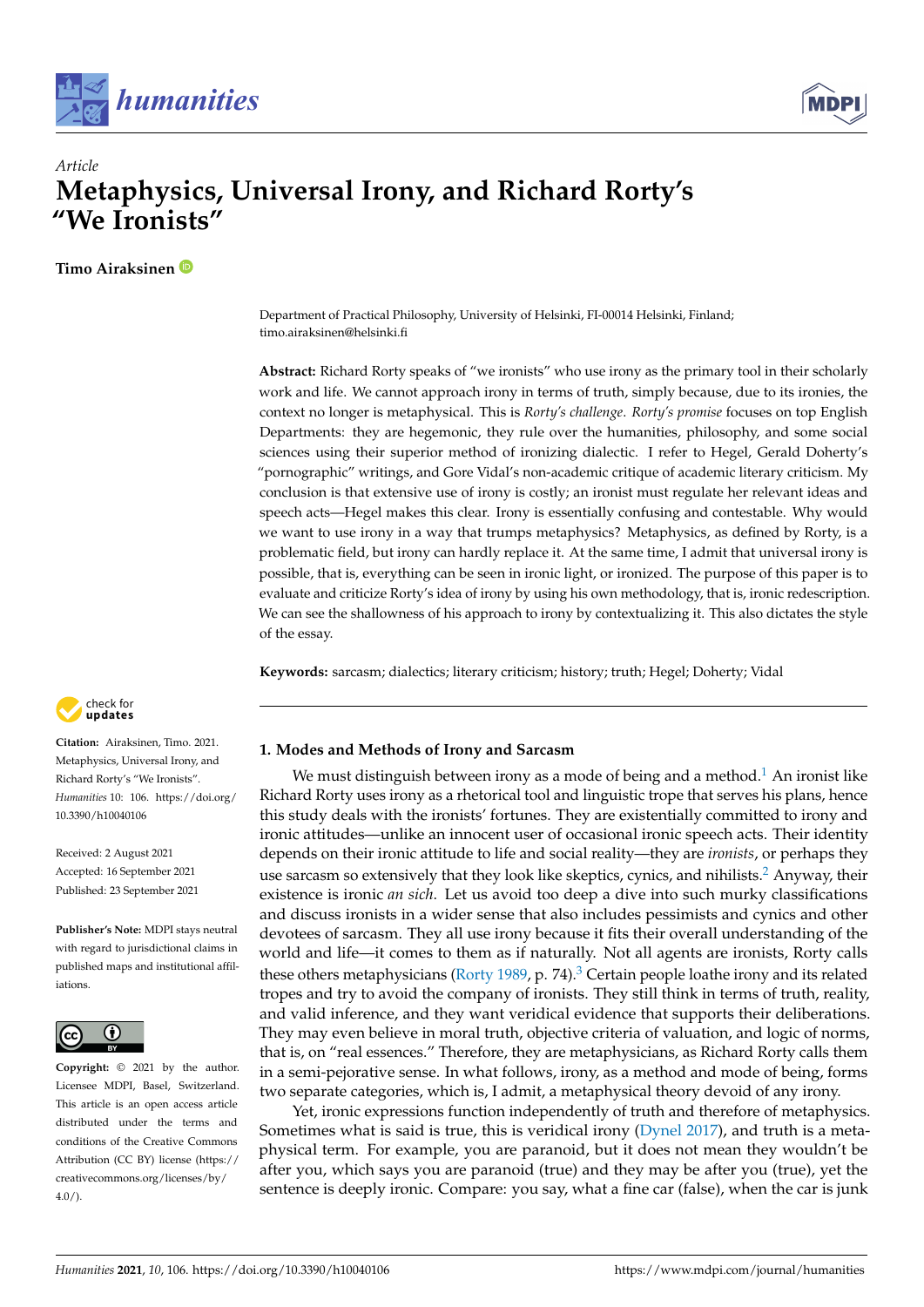(true). Therefore, irony is independent of the truth and falsity of what is said. Verbal irony requires an intended audience to get off the ground. Metaphysical utterances also require an audience, of course, but their success does not depend on the audience's reaction. They are true and meaningful independently of it. However, the success of ironic utterances depends on an audience and their positive reaction. In a sense, an ironist can only speak to his fellow ironists. Others will misread the message, for instance, taking it as an insult. The finer aspects of Rorty's irony are esoteric—if metaphysics means common sense, as he says it does, it is exoteric (see Rorty 1989, p. 74). He must have in mind something else than philosophical metaphysics, which hardly is commonsensical, something like folk metaphysics—as cognitive scientists sometimes speak of folk psychology.

Rorty's philosophical approach is problematic but its rudimentary nature makes it difficult to criticize. However, by *contextualizing* it we can show how shallow and disappointing his approach is. This is what I do in this essay.

An ironist does not only watch irony emerging among his audience; on the contrary, he creates it in its bleak negativity. Irony is like violence that deforms its objects, ruins them, and lives out of such distorted effects. Hence, when we pursue the ever-elusive sources of irony we need to focus on the ironic attitude, which is to say that irony is more than a whimsical joke or a plain, neutral tool that we take out of our verbal toolbox and then put back. Obviously, this happens. But irony is a linguistic method, trope, and style, as well as an independent approach to the world and reality that it recreates. In this case, irony is not a miserable little verbal trick that may save the innocent speaker against an otherwise superior enemy; as such, it looks like a minor communicative vice—which is an ironic point about irony. But in Rorty's hands, irony becomes a major existential category. I ask, what is this existential irony like? Alas, an answer presupposes deafness to the ironic overtones of such an approach to irony. Think, for instance, of a serious and learned strategy to find the definition of irony and map its logical and linguistic properties, or to specify the necessary and sufficient conditions of its usage. $4$  How to define something that is the very opposite of what is definite and definable?

Some texts are ironic per se, that is, they represent the textual version of *situational irony* (Airaksinen 2020a). Their ironies are embedded in the text so that the reader can find them there. She need not create them through her ironic method of reading, or do not represent *verbal irony* (Airaksinen 2020a; Bryant 2011). Here is an example, first in oratio recta: In Euripides' *Bacchants,* the god, Dionysus, pretends to accept king Pentheus' claim of having power over him—how could he? He is facing a god (Currie 2006). Their exchange proves that the king has no power at all—this is an example of situational irony and divine irony, or a god against man. Pentheus's supreme political power is worth nothing (Euripides, lines 610–20; Johnston 2017):

DIONYSUS: What punishment am I to suffer? What harsh penalties will you inflict?

PENTHEUS: First, I'll cut off this delicate hair of yours.

DIONYSUS: My hair is sacred. I grow it for the god.

The god pretends to ask the king about his fate as if the king had power over him. He does not, and hence the god's question is sarcasm based on his meiotic and cynical attitude towards earthly rules and rulers. The god rejects the king's values in a nihilistic manner; only his rites matter so that human life and death depend on celebrating them.

Next, sarcasm in oratio obliqua: Sade says that La Mettrie argues that conscience is your first executioner. Here M. de Sade utilizes a direct loan from Julien Offray de La Mettrie, who says conscience punishes you because of your wrongful actions and thus a penal justice system is superfluous (see Airaksinen 1995, p. 33). We regret what we did wrong, we feel guilty, we are ashamed, and we suffer. Therefore, we regret our crimes independently of lawful punishment. Sade transforms this into a sarcastic comment by condemning conscience that, for him, is essentially undesirable like any executioner is. In a crypto-Aristotelian fashion, you become an evil person by doing evil deeds, when you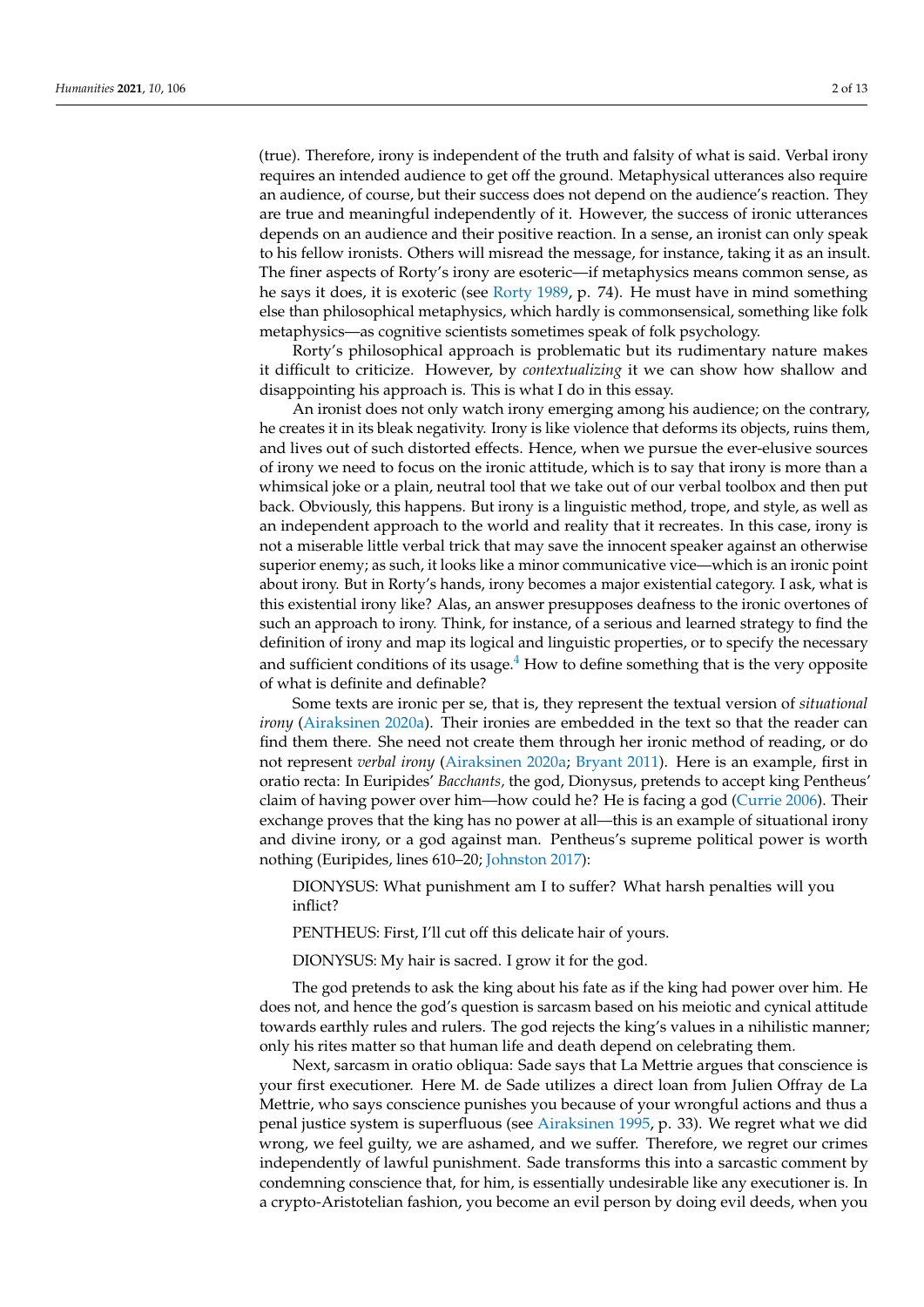repeat them long enough your conscience dies, and finally you are evil, free, and happy.<sup>5</sup> This idea approaches nihilism, that is, the denial of all value except egotistically understood freedom. Sade does not simply read La Mettrie sarcastically, he also explains his meaning in a new conceptual framework, that is, he moves from just restrictions to absolute personal freedom. This indeed is sarcasm because he praises the denial of value.

A note on sarcasm: Some people are ironists but not "sarcasts." Instead we find cynics and nihilists. I can make sarcasm my mode of being but that implies that I am a cynic. If I am an ironist, I am an ironist and perhaps nothing else, and that is all that can be said of me and my values. To be an ironist is a thin description, based on my linguistic attitudes and habits, unlike cynicism that is a thick description—it reveals much more about my valuations and values.<sup>6</sup> When I say I am an ironist I mean that I see irony everywhere and so I am prone to use irony as my primary tool. In the case of cynicism, I am prone to use sarcasm but much else is entailed as well, namely, valueless dispositions and blindness to all that is good and beautiful. Irony breaks language, but sarcasm breaks life and what value language talks about (Airaksinen 2020a, 2020b).

## **2. Rorty and the Policy of Universal Irony**

I discussed above two literary examples and distinguished between irony and sarcasm. I used a descriptive method but I also presented reasons for my conclusions, which may sound metaphysical and as such unbecoming to an ironist. However, we cannot work without some distinctions and categories that we first explicate—scholarly work is different from tearoom chat. And all irony is derivative in the sense that it supervenes on facts. In this sense, it presupposes metaphysics and common sense. We should know the facts if we as ironists want to practice irony, and if we want to ironize irony, we better know some facts about irony. For an ironist, facts, logic, and reasoning may be useful, for a metaphysician they are all there is.<sup>7</sup> Let us then move over to the ironies of irony.

Sometimes irony is a speaker's free, subjective choice, as verbal irony. For an ironist, it is a perspective, attitude, and main language game. Irony everywhere. Sartre said that *angoisse* resides under your tram seat and Foucault found it in his mailbox. The same can be said of irony, it is under your seat and in the mailbox—when we read Sartre and Foucault ironically and bypass the problem of truth conditions. One may discuss whatever one likes in ironic terms, even if one must notice that sometimes this is easier and more natural, like my reading of Sade sand Euripides shows. Let us take an example from Socratic irony: Suppose I know a fact, but I pretend I do not know it and ask a member of my audience to explain it to me (see Currie 2006; Vasiliou 2013; Airaksinen 2020a). My discussants may refuse, of course, but it is too late; I already ironized the situation by using my favorite meiotic debating strategy. If the audience, except my victim, knows that I know, the situation also exemplifies dramatic irony: the audience knows more than the person who is on stage with me (see Goldie 2007; Williams 1992). The result is a complex combination of meiosis, verbal, Socratic, and dramatic irony, and, most importantly, I can generate this type of ironic situation at will, if I am willing to pretend that I do not know. In this way, the possibilities of irony are unlimited, and I mean both one's motivation and speech. The speaker can read any context in a suitably weird manner, for instance by using a *Verfremdungseffekt* (see Robinson 2008; Airaksinen 2021). Alienation looks prima facie ironic.

Rorty's *ironist* may remain sensitive to situational irony but he is not so much interested in *finding* it in the world than *creating* verbal irony as a ubiquitous linguistic trope –he is a universal ironist or ironist proper. $8$  My question is, therefore, does this make sense? An affirmative answer implies both a consistently successful personal effort and the validity of the universal theory of irony. Suppose our ironist sees a car in the street. What can one do to transform this into ironic mentalese, or publicly ironize the relevant fact? One says, "what a glorious thing," and that does it. Can one train oneself in the black art of irony and sarcasm so that one transforms facts into verbal irony as if automatically? Could ironic mentalese be one's primary form of meta-cognition? When we discuss sarcasm,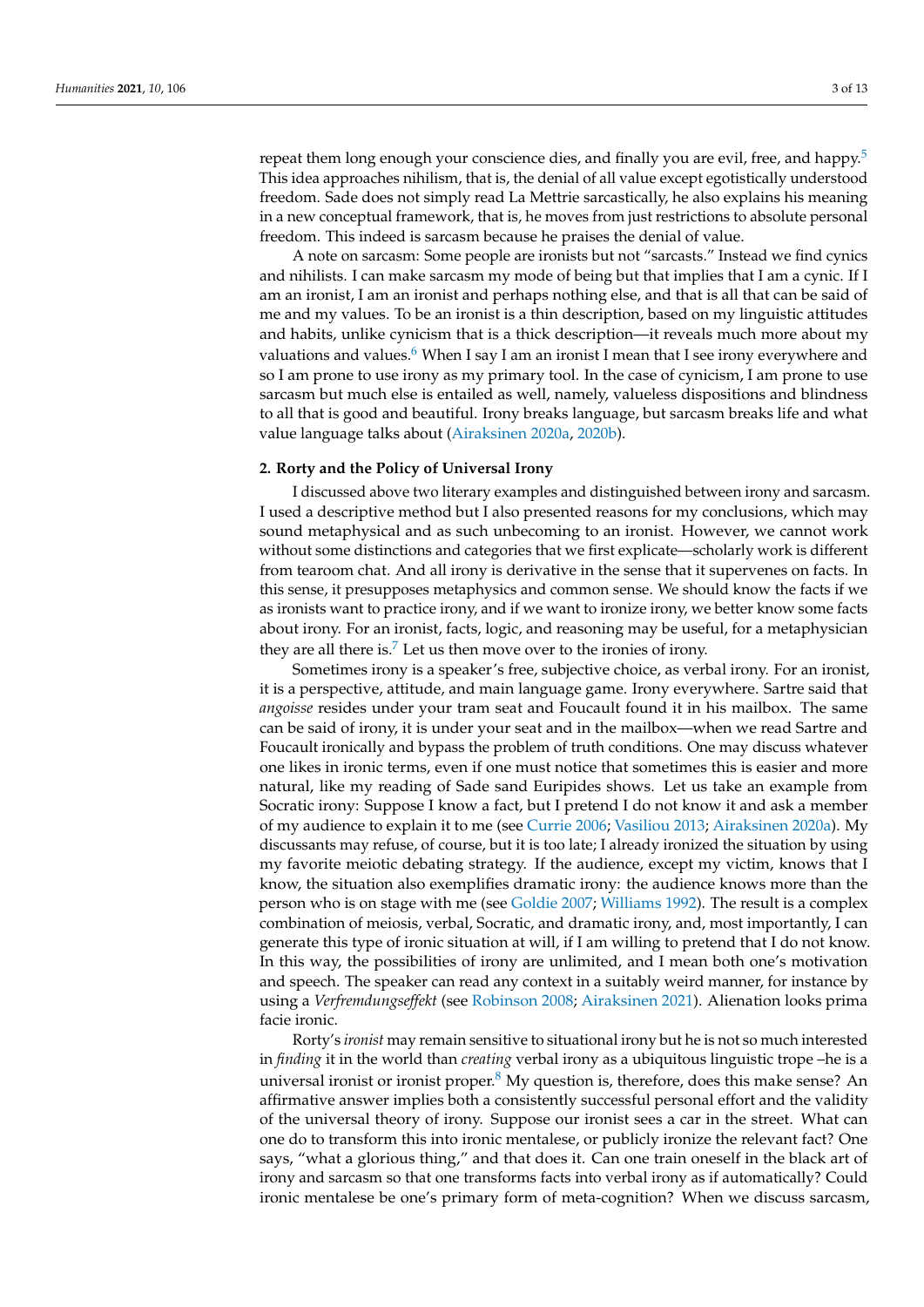we must ask whether anyone can be a thoroughgoing and consistent cynic and nihilist. Perhaps this problem is analogous to that of pessimism: can one see everything in a gloomy and negative light? Arthur Schopenhauer and M. de Sade tried hard (Dienstag 2009). It seems we must answer in the affirmative, even if we discuss a demanding and depressing position. A pessimist can always respond, say, with "yes, this is better but not good," or "but good won't last; soon all of it will be gone." Why not say a successful ironist is possible as well?

Rorty famously provides a universal method that transforms alleged facts into something else or ironizes them all. $9$  He writes (Rorty 1989, p. 73):

Ironists who are inclined to philosophize see the choice between vocabularies as made neither within a neutral and universal metavocabulary nor by an attempt to fight one's way past appearances to the real, but simply by playing the new off against the old. I call people of this sort "ironists" because their realization that *anything* can be made to look good or bad by being *redescribed*, and their renunciation of the attempt to formulate criteria of choice between final vocabularies, puts them in the position which Sartre called "meta-stable": never quite able to take themselves seriously. (My italics)

Perhaps no one can take such an ironist seriously. I cannot take Rorty seriously, as I now realize. He speaks of ironists but as well he might speak of conceptual relativists, cynics, anarchists, skeptics, and negative dialecticians.<sup>10</sup> He says, "I have defined 'dialectic' as the attempt to play off vocabularies against one another, rather than merely to infer propositions from one another, and thus as the partial substitution of redescription for inference" (Rorty 1989, p. 78).<sup>11</sup> As I read this, an ironist uses dialectic as a method of redescription to create an ironic effect, that is, a description in new and different terms or by offering a novel reading from an uncommon standpoint. Forget metaphysics, this is *Rorty's challenge*. He is not after the reasoned and logically grounded truth of a metaphysician; if he is not, his irony is its own goal and purpose as well as justification—no norms, rules, or valuations may apply to his ironizing process. Yet, some ironists are more interesting than others. Some are eminently successful like Rorty himself—this refers to his basic pragmatist position in philosophy.

Rorty says ironists happen, they practice literary criticism and presumably live and flourish mostly in the English Departments of certain top universities and they read texts and redescribe them, never taking themselves too seriously, that is, they play games for fun and hope for success. Their art is "the presiding intellectual discipline" (Rorty 1989, p. 83). They utilize the inexhaustible resources of the English language and English-speaking literature. The name of their game is "dialectic" because they play standard language against its ironized variants, and they do that consistently, effectively, and efficiently ethics is not mentioned, perhaps because it is a metaphysical entity. The results accumulate, creating new conceptual schemes—or paradigms of language and interpretation—that in the long run overcome and replace the old and tired paradigms. Such English Departments are cultural and linguistic engines that influence and transform the social world and nonmaterial culture, earning their members the status of leading theoreticians among the humanities and social sciences. This is *Rorty's promise*. It is a bold theory that I both accept and reject, dialectically of course.

Rorty's key idea, that is, the royal status of English Departments, was already developed by F. R. Leavis (1972) in his infamous treatise *Nor Shall My Sword* (1972). Denis Donoghue (1972) targets Leavis' views as follows—his anger is conspicuous:

The declared aim is "to re-establish an educated, well-informed, responsible and influential public—a public that statesmen, administrators, editors and newspaper proprietors can respect and rely on as well as fear." In the nature of the case, such a public is bound to be a minority, but it would exert a moral influence far beyond its number. It would probably be found in the universities, more vigorously in York than in Cambridge, according to Dr. Leavis's evidence, but potentially in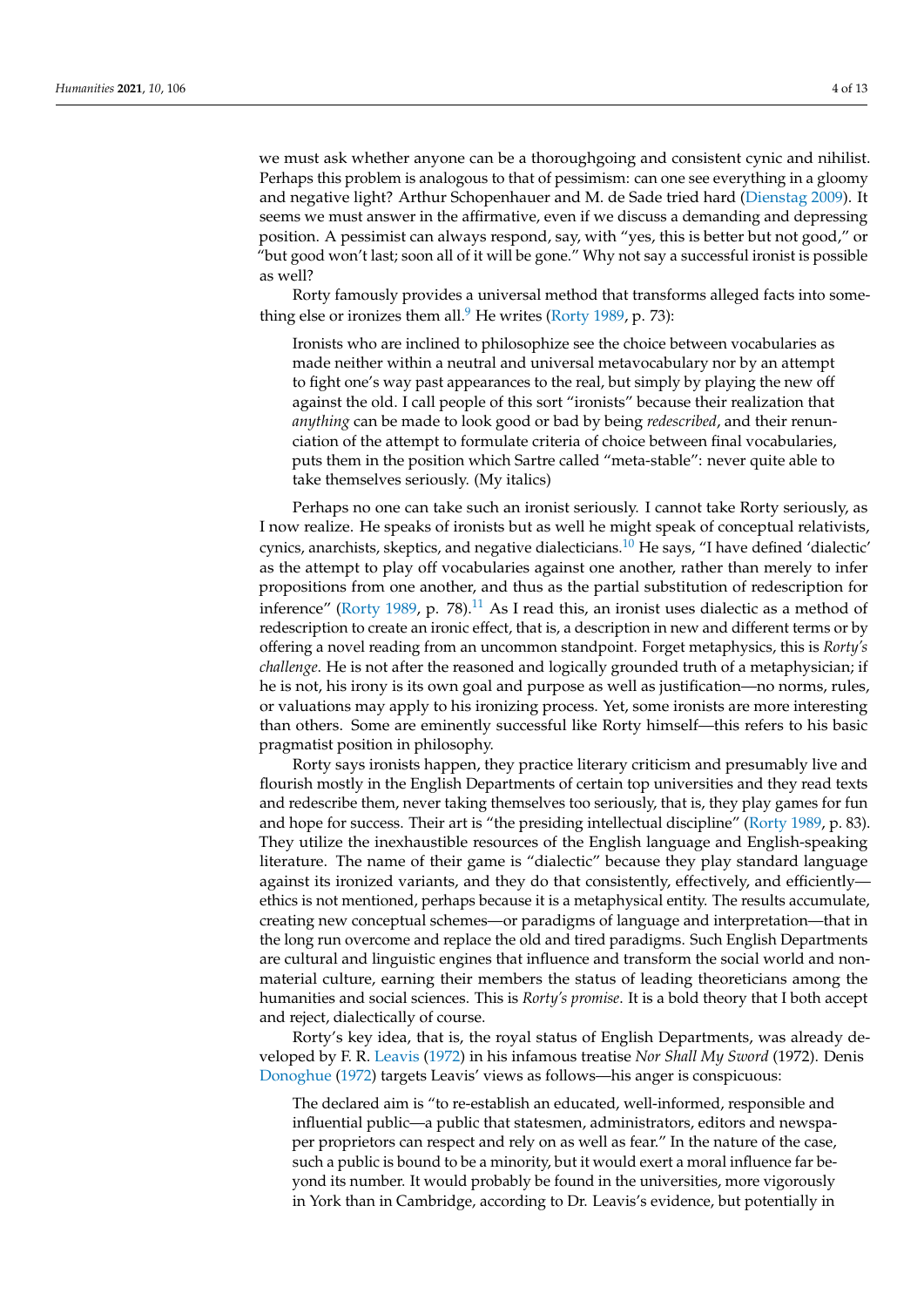any university which has made itself "a centre of human consciousness." This is the answer to "a present extremely urgent need of civilisation." Dr. Leavis does not offer to say precisely how such a university would be created, unless created, unless his insistence upon its "collaborative" and "creative" character is deemed to be enough. It would be the kind of university in which members of the English School would find it natural to discuss not only the great imaginative works of their own language but such exacting works as those of Whitehead, Collingwood, Michael Polanyi and Marjorie Grene.<sup>12</sup>

"There are already many universities in which Dr. Leavis' criteria are fulfilled," says the reviewer, just like Rorty: English departments will rule the intellectual elite environment that is the ideal university. In Rorty's case, the reason why this is so is as stunning as it is simple, in Leavis' case more complex; for Rorty, literature is "whatever literary critics criticize," or any text, and their working method is redescription or dialectical ironizing. How could this justify the supremacist claim? At least one must add, whatever texts they may *competently* criticize.

This talk about English departments is hegemonistic. Cultural hope and compassion live in the English departments all over the world. Are the top English departments the last strongholds and pinnacles of the ever-proud British colonialism and cultural imperialism, now of course perfected in the USA, in Hollywood, and by the major, global Anglo-Saxon publishing houses?<sup>13</sup> The local cultural life has less and less room to operate and flourish is this not situationally ironic? In parks in Helsinki kids throw American pigskin, which indeed is a scary sight. The British Council sends their messengers all over the world to teach the English language and literature. An ironist may read this in hegemonistic terms, which again is a sarcastic comment on a cynically drawn picture.

Academics like to eulogize their work and workplace. One may read Gore Vidal as a counterpoint. In his collection of essays *Pink Triangle and Yellow Star* (1982), he directs his sarcastic gaze on academic literary criticism to deflate its narcissist claims. Authors may not appreciate academic critics, why should they? His evaluation of English departments is the opposite of Rorty's, and Leavis': he fails to see much promise of interesting redescription there. He does not want irony or any other type of redescription—he wants good prose. He says, "they flourish," but this ironically used metaphor is for him only a stylistic trick and as such of no theoretical or systematical interest. The only thing that matters is good prose—he writes about McDonaldization of academic literary criticism. At the same time, his essays provide a good example of the cost of irony and sarcasm. To write as he writes is to make bitter enemies, and of course, make some audiences laugh. Ironic writing can be both insulting and humorous, or humorous because it is so insulting—therefore it is so costly. Vidal writes (Vidal 1982b, pp. 146–47):

Unfortunately, the hardware store is pretty much all that there is to "literary" criticism in the United States. With a few fairly honorary exemptions, our academics write Brombertese [Victor Brombert, Princeton University], and they do so proudly. After all, no one has ever told them that it is not English. The fact that America's English Departments are manned by the second-rate is no great thing. The second-rate must live, too. But in most civilized countries second-rate are at least challenged by the first-rate. And score is kept in literary journals. But as McDonalds drives out good food, so these hacks of the Academe drive out good prose. At every level in our literary life they flourish.

However, when he writes "criticism" Vidal is sarcastic: "[Doris] Lessing's narrative devices are very elaborate. Apparently, the Canopian harmonious future resembles nothing so much as an English department that has somehow made an accommodation to share its 'facilities' with the Bureau of Indian Affairs" (Vidal 1982a, p. 114). He does not shy away from metaphysics: "without the idea of free will there can be no literature" (Vidal 1982a, p. 115). Here Vidal redescribes Lessing's creations using a caricature of English departments, which is to say Rorty's ironizing approach reflected back to where it originates.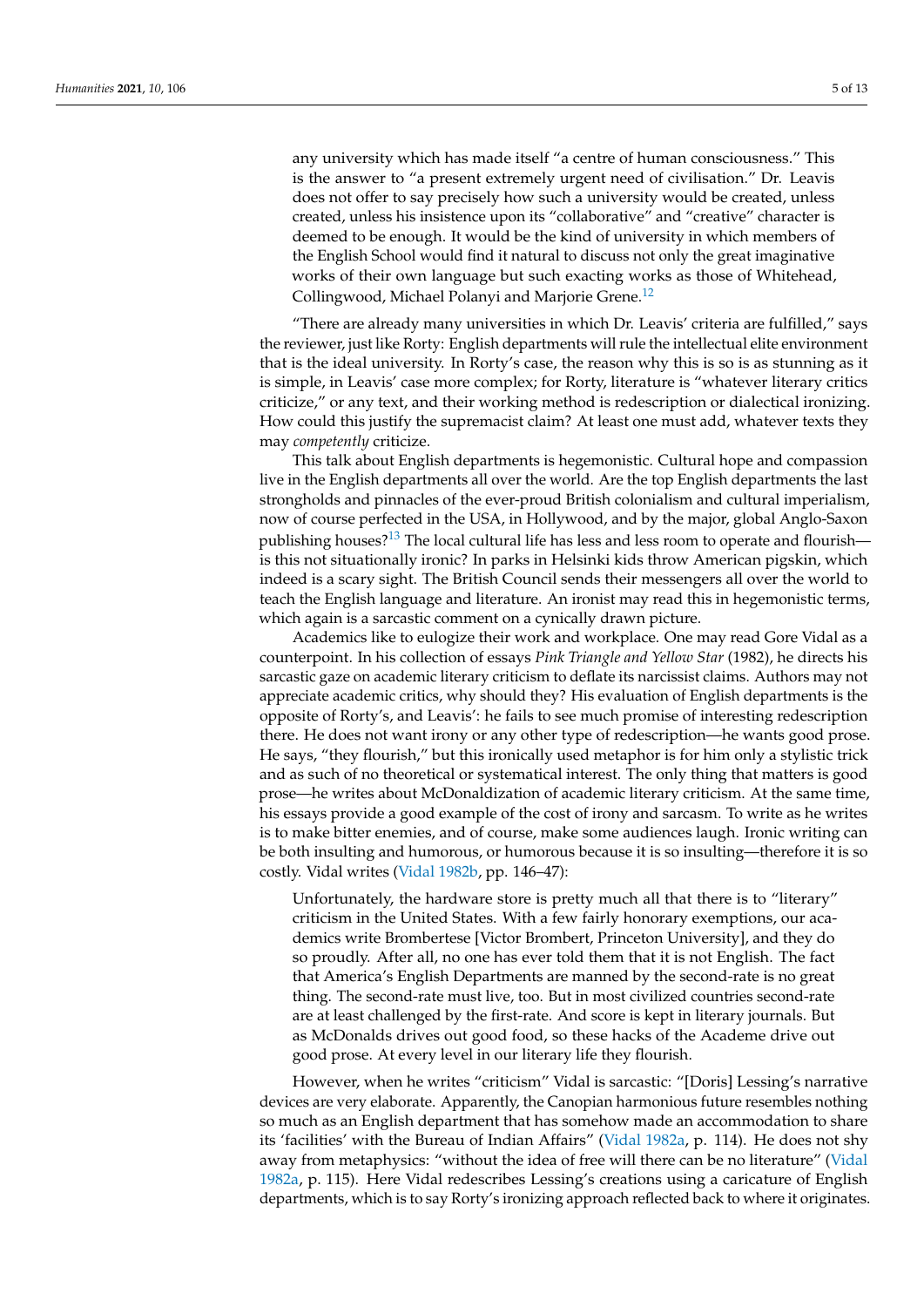Vidal ironizes the ironizers—Rorty should have done the same if he wanted to follow his favorite method. Anyway, scientists never respected the philosophy of science, and authors do not necessarily appreciate academic literary criticism and its hegemonistic claims. They ironize its claims just like academic criticism ironizes their target texts. If Rorty is right and criticism is typically ironic, it is only natural that so few people appreciate it, namely, redescription of texts in terms of ironic reading instead of illuminating them, say, via a display of the relevant metaphors, as Gerald Doherty does (see below).

#### **3. Literary Criticism, an Example**

As Rorty makes clear, ironists are not in the truth business and, therefore, they are disinterested in valid inferences, essential descriptions, and ethical principles, that is, metaphysics. Ironic redescriptions, in the name of dialectics, are what they do. Life without truth is another name for Rorty's challenge. Philosophers pursue the truth and nothing but the truth, I mean those poor metaphysicians. They may agree that truth is a tricky business, but could we live without it? When we see a proposition, can we always bypass its truthclaim and moral import and be content to redescribe it, thus solving all its problems like Alexander cut the Gordian Knot and thus solved its aporia.<sup>14</sup> Is it not ironic that mere redescription looks like a universal method of solving real problems? Redescription masks problems without solving them. Perhaps Rorty's favorite method is not the only possibility, or perhaps a critic can play with irony in some other way that reveals rather than masks? And in some cases, she will manage without ironizing the text.

An example follows. Does it apply and utilize Rorty's ironic dialectics of redescription? My answer is in the negative. Gerald Doherty's brilliant article "Imperialism and the Rhetoric of Sexuality in James Joyce's *Ulysses*" reveals the sexual and erotic aspects of the language of British colonialism: "From the start, British colonialism was thus also an erotic activity" (Doherty 1998, p. 208). Its key terms are penetration and conquest of fertile virgin territory, then possession and impregnation of it to make it carry fruit, or "the identification of a colonial poetic of a body with an erotic body." Here Doherty reads like a pornographer; he playfully calls his article pornographic (in personal communication), but he also seeks metaphors and descriptive idioms and discusses them—which is not quite what Rorty means. Does Doherty redescribe when he reads the original words and narratives in terms of sexual metaphors like virgin land, penetration, subjugation, and eventually rape?

This is to ask, is Doherty's reading ironic, as Rorty insists it could and, perhaps, should be? But he does not use the word irony, yet he redescribes his targets and thus sheds peculiar light on them. He calls his reading pornographic, and this may tempt us to conclude that his approach involves an ironic redescription. However, here irony does not follow from mere redescription; irony emerges because Doherty sees the target text as sexual and even pornographic, which it is not.<sup>15</sup> Here we need to refer again to that metaphysical chimera, truth—how could we avoid it? One may say that Doherty goes far beyond simple redescription: to call "penetration" a sexual term, not geographical or military, is not to use a novel vocabulary but to conflate two different contexts. He plays with certain linguistic ambiguities, and this is enough to create an ironic effect. Yet, his focus is on metaphors, and as we know, we have difficulties keeping metaphors and ironic expressions apart. Perhaps Rorty also should have said how to avoid this kind of confusion. To play with metaphors is certainly different from ironizing the topic, for instance, it can be said irony is always critical (Garmendia 2010). Doherty carefully avoids such an attitude—in this sense, he is not an ironist. His favorite trope is metaphor, but it can as well be metonymy.

What is the main difference between Doherty's and Rorty's use of irony? Rorty's ironists *create* verbal irony because to redescribe is to create a new interpretation. Doherty does not reinterpret. On the contrary, he pays attention to certain pre-existing linguistic tropes—and he *discovers* them and finds them surprising, amusing, and revealing. He does not redescribe anything. Instead he points out certain well-known metaphors, and then draws his conclusions on this basis. In other words, Rorty plays with verbal- and Doherty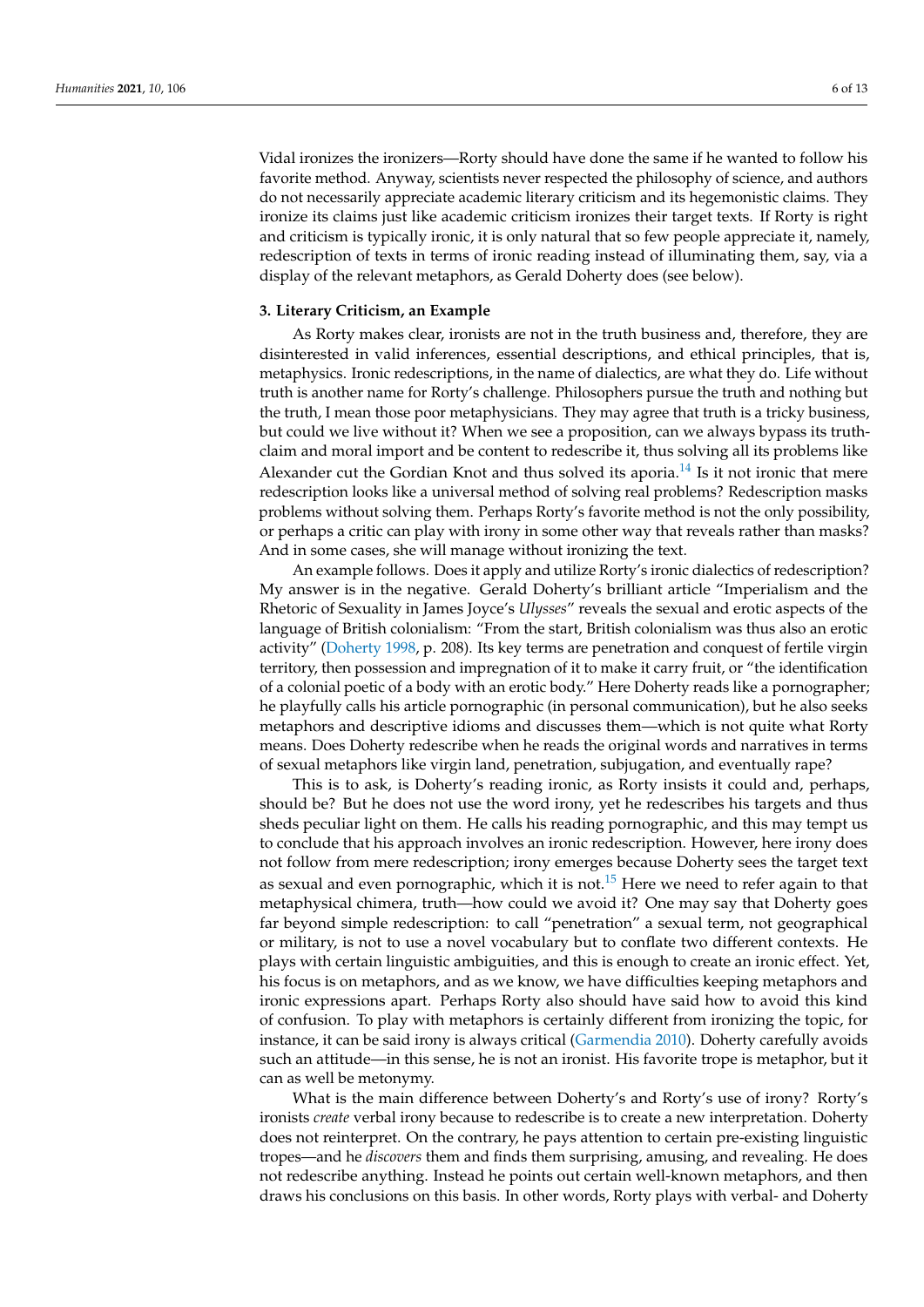with situational irony; therefore, Rorty masks a topic and Doherty reveals it. We may of course say that the combination of sex and colonialism sounds ironic, but this irony is closer to situational irony than verbal irony. Doherty does not create anything; he finds and reveals something that we have not seen before. He is an explorer, and that "something" contains its typical ironies. Therefore, Doherty is not an ironist in the sense of Rorty's "we ironists."

In his book, *Pathologies of Desire*, which is a study of James Joyce's *A Portrait of the Artist as a Young Man,* Doherty studies the sexual guilt feelings of Stephen Dedalus, noticing how guilt entails gaze: "Exteriorizing the place of the other, the gaze publicizes precisely those sexual acts Stephen has taken for granted were private" (Doherty 2008, p. 87). Here Doherty explicates the claim that guilt makes itself public via gaze, which entails an imaginary audience. In this way, guilt is related to shame in a lawlike manner. However, I do not find here much redescription via novel vocabularies. All this sounds like sound metaphysics, or good reasoning and psychological truth. The text here emulates psychological discovery. Why can we not say Doherty redescribes Stephen's feelings in psychological terms? Answer: he wants to provide a *true* description.

# **4. Hegel, History, and the Demise of Irony**

It is difficult to agree with Rorty's and Leavis' idea of the hegemonic power of English departments, infinite resourcefulness of literature, unlimited competence of literary critics, and universality of redescriptive irony. I agree with them. Such superhero ironists may exist and I bow to their willingness and ability to find, create, and transmogrify ironies and touches of sarcasm for the benefit of the lesser mortals. However, academic History departments and their historians are good examples of the playing grounds—or killing fields—of ironist gamesters. History and histories are essential ironic arenas, as they deal with the "cunning of reason," as Hegel calls it, or the ironies of history.<sup>16</sup> Hegel plays with the dialectic of distributed vs. collective or universal ideas (Hegel 2004, p. 47):

Particularity contends with its like, and some loss is involved in the issue. It is not the general idea that is implicated in opposition and combat, and that is exposed to danger. It remains in the background, untouched and uninjured. This may be called the cunning of reason—that it sets the passions to work for itself, while that which develops its existence through such impulsion pays the penalty and suffers loss. For it is phenomenal being that is so treated, and of this, part is of no value, part is positive and real. The particular is for the most part of too trifling value as compared with the general: individuals are sacrificed and abandoned. The Idea pays the penalty of determinate existence and of corruptibility, not from itself, but from the passions of individuals.

Historians' curse is their audiences' ubiquitous demand for truth—yet interpretation is foreign to the truth: no truth criteria for interpretative sentences may exist (see Ankersmit 2013). Therefore, they know that they only flirt with truth in bad faith, and therefore history is a field that a researcher, teacher, and audience will find difficult *not* to ironize. The main problem is truth claims; think of the ironic potential of the ever-so-amiable Stalin, the beginning and motivation of the Vietnam War, or the invention of concentration camps by the British during the Boer War. The audience wants the truth about them!<sup>17</sup> A historian without a sense of irony is an oxymoron, unlike a literary critic who, anyway, is not targeting the truth. The historians' burden is heavy compared to literary critics. The former cannot afford to be a full-time gamester because they have such a hard time explaining the idea of historical truth to their amateur audiences.

Academic historians differ from literary critics in two respects: metaphysically speaking, literary critics only have a text that they read and comment on and that is all. Fiction represents nothing but its peculiar pseudo-reality—it operates in fictional possible worlds. Historians have texts and artifacts that they utilize to construct a world they must call true and real—it is a part of their game: behind the text is the hard reality of facts. Hence, as a profession, they cannot play the ironic game along with the literary critics. Yet, all historical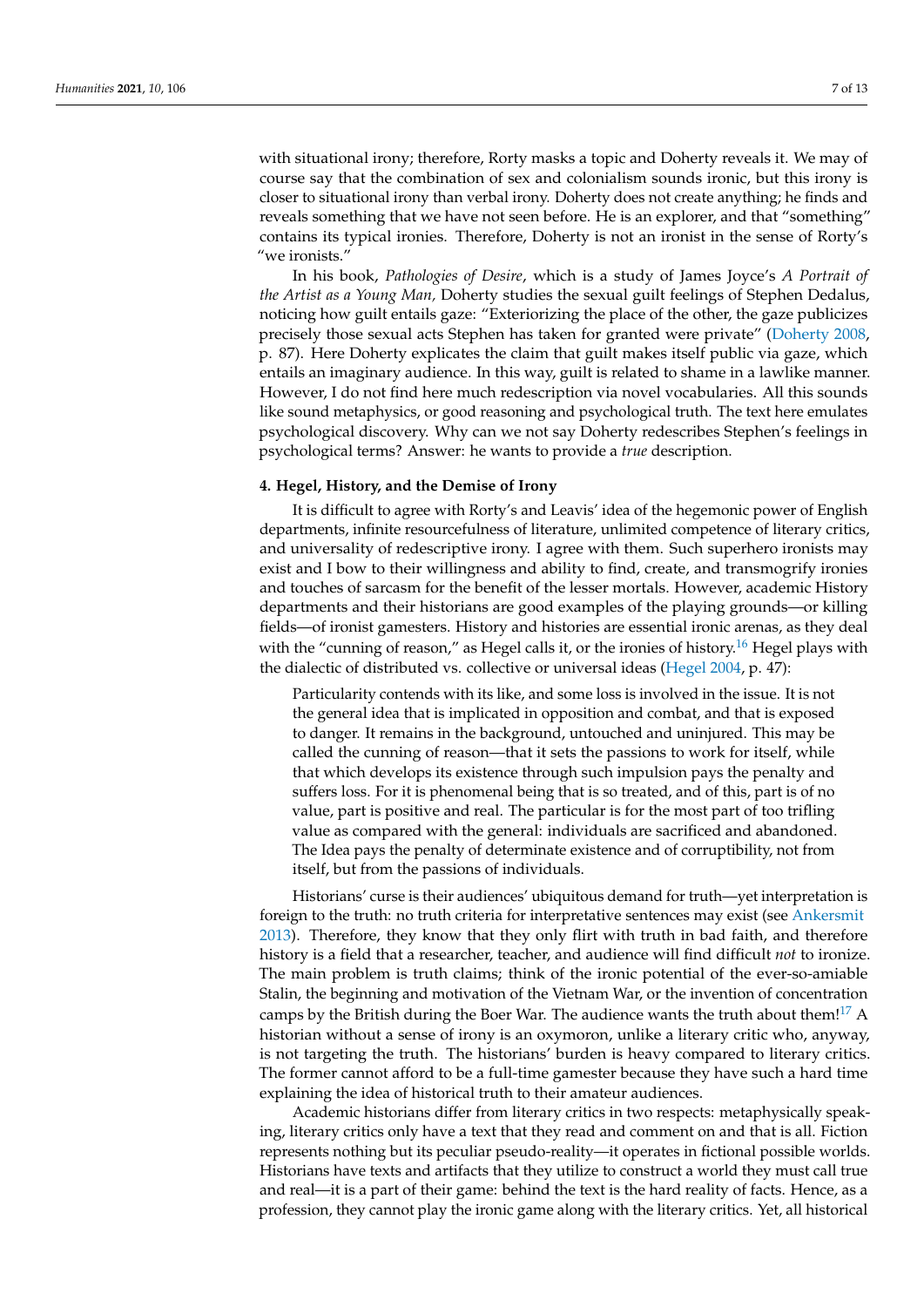writing is deeply ironic in the situational sense: historians' writings mimic the past or mock it, and to mimic is to ironize by describing something in novel terms, often in a dialectical setting. Literary criticism is all metafiction and therefore not so serious business, unlike history that is at the same time ironic and metaphysical, serious business. Let us look at the following illustration (Cohn 1970, p. 119):

From the very roots of Arthurian romance to the deeds of Maximilian I disguised in fictional form, the borderline between the romantic dream world and military reality was always indistinct: history was subject to the vagaries of imagination, and of the mind posed as sober truths.

We can read the last sentence in two ways. First, Arthurian romance and its chivalric fantasies are true in a special sense: they used to be part of the contemporary code of ethics. Second, they are not valid for us: their meaning is not personally binding to us. This is a distinction that literary criticism cannot draw; it is all imaginary. History has its real object in the past but literary criticism stays within the hermetic literary circle. History is unlike literary criticism; how could it be otherwise? Do historians think they are metaphysicians in the service of the truth? If they do not think like that, Rorty and Leavis can offer them their leadership in the field of humanities and a good slice of social sciences.<sup>18</sup> However, these academic fields are in the truth business.

## **5. The Costs of Irony**

Verbal irony should destroy both metaphysics and our conventional contingencies. An ironist has a program for irony that occasional users of irony may not share. Rorty says irony is universal, ironists rule, and they are a critical, dialectical force (Owens 2000). I agree that the devil is everywhere simultaneously and it is polymorphic, and therefore I am fascinated by the ironists' ability to detect, create, and utilize irony whenever they look around and say something. The point is, we do not find ready-made ironies in our social environment (situational irony); on the contrary, we create it freely (verbal irony)—we are ironists, but most people are not. All this is related to the inherent costs of irony and especially sarcasm; we all know this cost, and it makes many or most people nervous.<sup>19</sup> They use irony sparingly. Many people are afraid of it. Some people never touch irony because they do not like or accept it; they do not want to see the world through tinted glass. They abhor being ironized. However, a true universalist argues that she can find irony everywhere and use sarcastic and ironist expressions in any social situation in a way that makes sense to her intended audiences, if not to all listeners.

Rorty the elitist says irony is not for all. Irony is private, irony is impotent, and "irony is the opposite of common sense." And "most people do not like to be redescribed," hence no irony for them—and this must apply to literary critics as well. "They want to be taken on their own terms" (Rorty 1989, p. 89). The worst part of irony is that it constantly turns against itself. Irony is an open-ended business, it is freely iterative, self-refuting, and forever non-conclusive. As such it is fascinating and valuable, but only for special purposes; on special occasions it is liberating, uplifting, and valuable. Irony seldom empowers the target, but it certainly empowers the speaker. Irony is, as Rorty says, derivative and post hoc: you need something to comment on, and therefore the Owl of Minerva is already flying when the ironist commences.

Here we have professor Rorty declaring "we ironists", which is an open invitation to ironize his standpoint (Rorty 1989, p. 79). For instance, President Kennedy in Berlin barked out, "Ich bin ein Berliner," and then "Laßt sie nach Berlin kommen" (26 July 1963). Rorty emulates him, does he not? This should not matter, according to an ironist, because by comparing the two great rhetoricians side by side we, anyway, ironize the context. I am sure Rorty wrote "we ironists" to be taken ironically; but ironical in which way, that is the next question? If he did not want to be ironic, he missed something, namely the peculiar situational irony in his own case, and such a failure is ironic, too. When I read Rorty, I think he should make it clear that to be an ironist is not all you can or should be. Irony may not be superfluous but it is a luxury.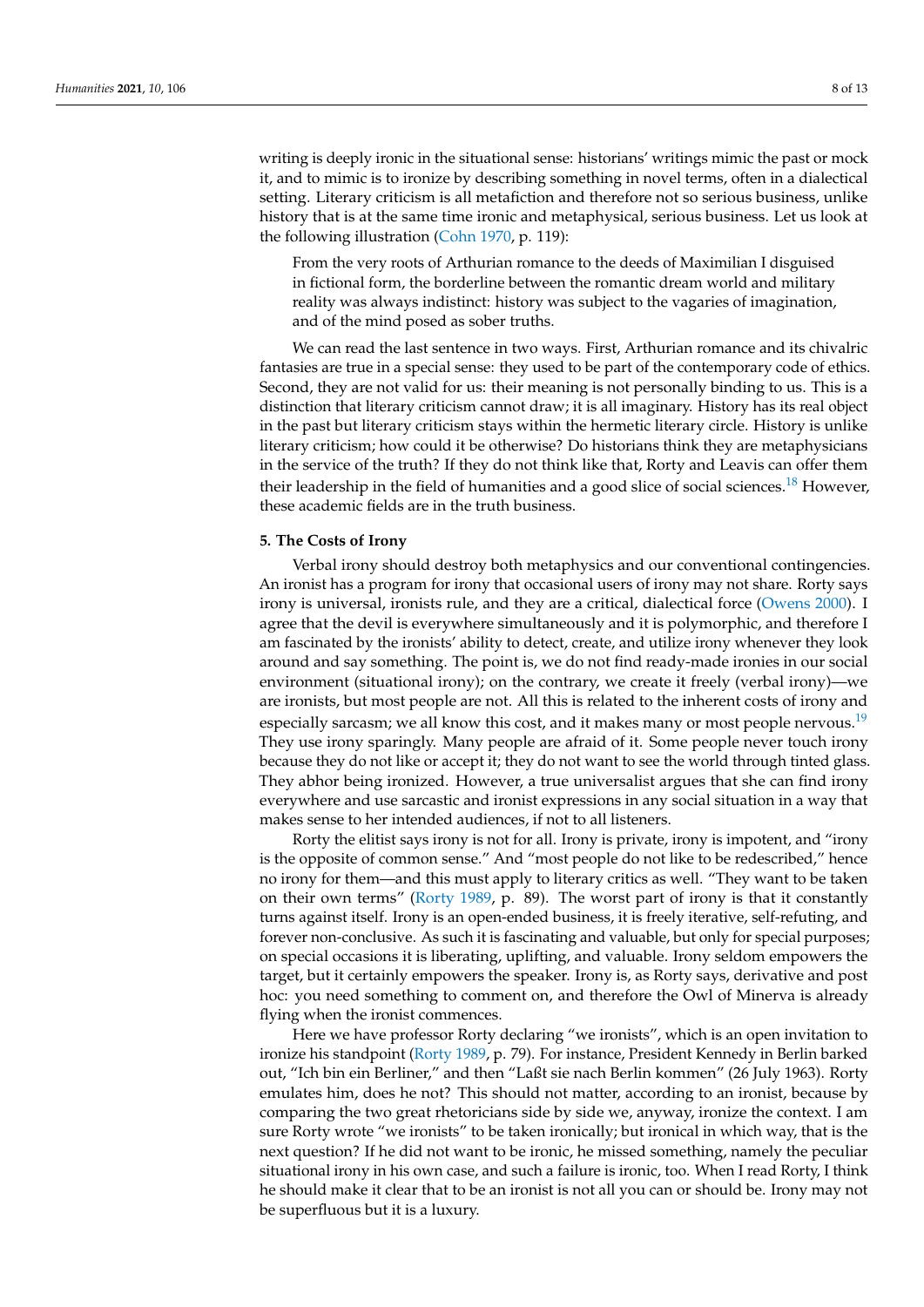Let us first examine the methods of freely ironizing your linguistic expressions and speech acts. We focus on the cost of irony and the ruined meanings—think of a sly smile during a funeral ritual. Call them internal and external costs.

Where much of philosophy attempts to reconcile opposites into a larger positive project, Kierkegaard and others insist that irony—whether expressed in complex games of authorship or simple litotes—must, in Kierkegaard's words, "swallow its own stomach". Irony entails endless reflection and violent reversals and ensures incomprehensibility at the moment it compels speech. Similarly, among other literary critics, writer David Foster Wallace viewed the pervasiveness of ironic and other postmodern tropes as the cause of "great despair and stasis in U.S. culture, and that for aspiring fictionists [ironies] pose terrifically vexing problems.20

No one can be a free, universal, and self-consistent ironist; I mean no one can afford it. As Hegel says in his *Aesthetics*, and this applies also to those who write about art and literature: extensive use of irony creates negativity and shallowness of character. I may accept this as personal fate and destiny, but I cannot recommend it, which I do whenever I promote irony as my foremost method. Hegel writes, and this mature Hegel is no longer Rorty's favorite Hegel (Rorty 1989, pp. 78–79). Many Hegels may live peacefully together at the Philosophy Department, and this Hegel is in charge of the sheep dip (Monty Python). I quote from Hegel, my favorite Hegel (1975, Introduction: Irony):

There are bad, useless people who cannot stick to their fixed and important aim but abandon it again and let it be destroyed in themselves. Irony loves this irony of loss of character. For true character implies, on the one hand, essentially worthy aims, and, on the other hand, a firm grip of such aims, so that the whole being of its individuality would be lost if the aims had to be given up and abandoned. This fixity and substantiality constitute the keynote of character. [ . . . ] But if irony is taken as the keynote of the representation, then the most inartistic of all principles is taken to be the principle of the work of art. For the result is to produce, in part, commonplace figures, in part, figures worthless and without bearing, since the substance of their being proves in them to be a nullity; in part, finally, there appear attached to them those yearnings and unresolved contradictions of the heart [ . . . ]. Such representations can awaken no genuine interest. For this reason, after all, on the part of irony there are steady complaints about the public's deficiency in profound sensibility, artistic insight, and genius because it does not understand this loftiness of irony, i.e., the public does not enjoy this mediocrity and what is partly wishy-washy, partly characterless. And it is a good thing that these worthless yearning natures do not please; it is a comfort that this insincerity and hypocrisy are not to people's liking and that on the contrary people want full and genuine interests as well as characters which remain true to their important intrinsic worth.

Hegel and Wallace agree. Big words and clever verbal games never completely mask thin contents; therefore, for Hegel, irony is a meiotic trope that we must use, if at all, with care. What does this say about us ironists? The problem any ironist must face, which makes her an unlikely creature, is the ever-escalating cost of actively and universally ironizing facts and values. I do not mean the external psychological cost of hurting and confusing people until they become aggressive and non-communicative. I mean a much deeper idea of intrinsic cost, namely, the various linguistic problems of meaning and sense ironic speech is vulnerable to. The listeners must always ask, first from themselves and then from others: What does she mean? How can I know? They know she does not mean what she says, but then, what does she mean? Irony entails pretense—which is an undesirable fact from Rorty's point of view.

We can distinguish between two types of audiences of verbal irony: intended listeners and non-intended general audiences. When I speak, I speak to someone; at the same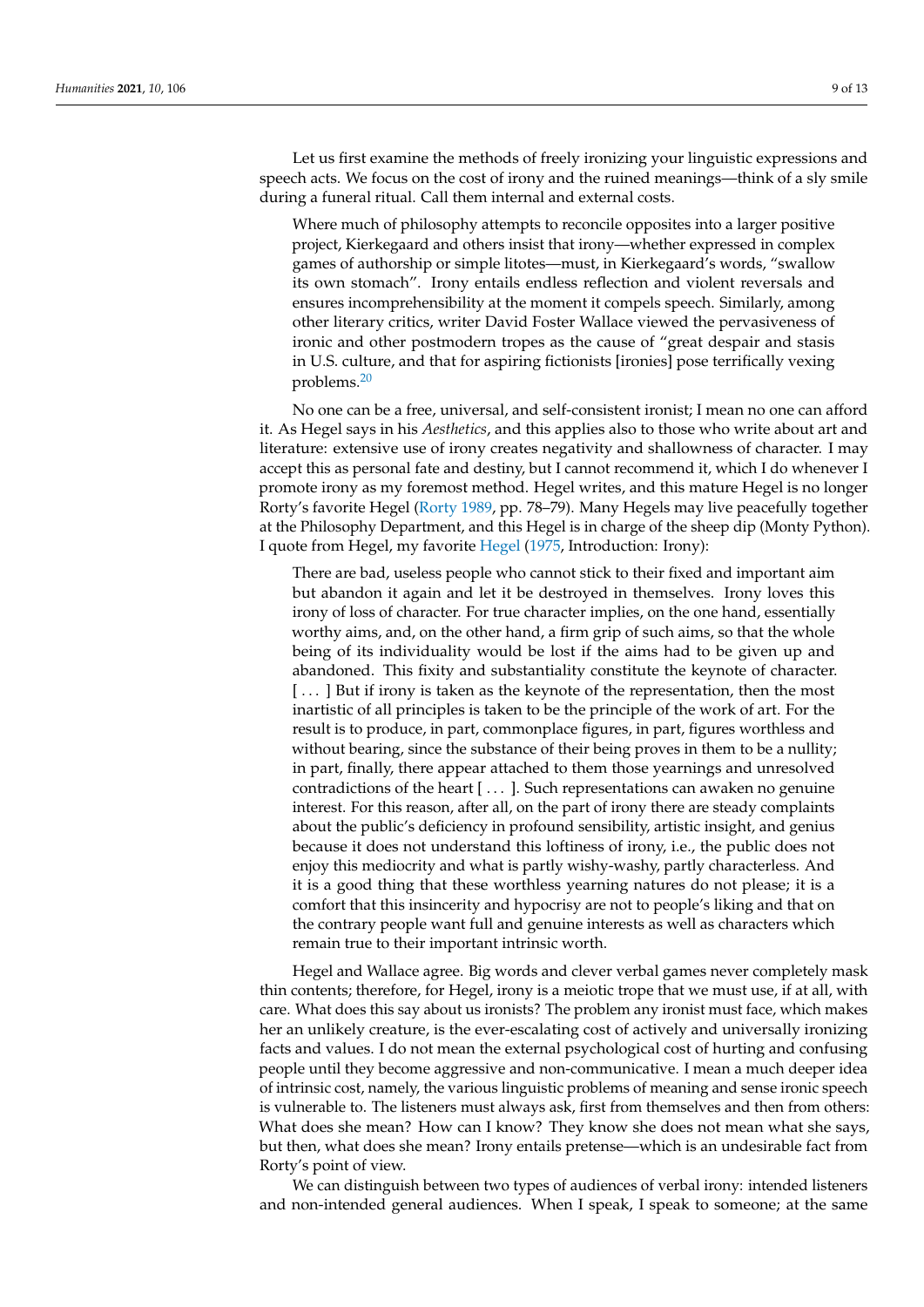time, others may hear what I say. The level of understanding and acceptance of these audiences may differ considerably. In many cases, the unintended audiences may be the main problem because they have less background knowledge of the case and, hence, they cannot locate an ironic speech act in its proper context. The estimated costs of interpretation vary accordingly, and so do the audiences' psychological reactions. Of both, we can say that ubiquitous irony will be too much and perhaps intolerable in the long run, even in Rorty's simplified sense. Once you start redescribing redescriptions your time is up. Even where irony is a particular stylistic choice, it should not be used too extensively. When a member of the intended audience says, "I never know what you really mean," you see a clear warning sign and a piece of advice to start saying what you really mean, if you mean something—or to speak literally for a while. Put on your metaphysician's cap! Otherwise, the cost may be far too high, for example when you ironize your communication with an armed and very nervous robber. Metaphysicians live longer.

However, one may not feel compelled to answer an ironic quest; one may just shrug one's shoulders. Rorty may think that methodical applications of irony sharpen perception and illuminate the topic in a way that indeed can be called profound. Even a cynic may have an important story to tell, just like a skeptic does. In this way, behind the wrecked meanings, we find an outer layer of meanings that are somehow more expressive, evocative, and truer than the original meanings. Or we think that negativity as such is the key to the truth about the world—this is possible, I do not deny it. Perhaps Saussure was right: all meanings are created in contrast to other meanings; does not this mean that irony creates as well as destroys meanings?<sup>21</sup> Such contrasts can be ironized and yet they create meanings. Can ironized contrasts create new meanings? Can anything else create meanings? Are all meanings ironic? Before we answer, all this must be projected on the mirror of truth because it all depends on metaphysics. I cannot see how an ironist could bypass metaphysics.

#### **6. Postscript: Rorty in Context**

I have tried to show both why Rorty's idea of irony as dialectical redescription in terms of a novel conceptual framework may look so fascinating, novel, and creative in all its simplicity—and why its fails when his approach is *contextualized*. It may fail analytically, that is, his vocabulary does not do the work the way it should: Rorty's idea of metaphysics as common sense is odd and false. Anyone who reads a book on philosophical metaphysics can verify this. Yet we may redescribe metaphysics in the way Rorty does, and this is to say that he ironizes it—irony is redescription in novel terms, which is exactly what happens when he says metaphysics is common sense. We then lose the truth and many key ideas of linguistic meaning and principles of rationality. We are now free to read as we like, and write about what we see, feel, and experience. Yet, we gain much more: we can now play with the idea of universal verbal irony, that is, we can ironize whatever we want and hope that we have an audience that appreciates what we do. This looks like anarchistic daydreaming, but obviously the reading audiences have accepted the idea and kept on reading and buying his books.

For a critical reader, his writings create unique methodological problems. To read Rorty at the same time assuming a metaphysical point of view is unfair. He says he does not want metaphysics and his main idea is that we can manage without it. If we criticize him directly, or metaphysically, we fail to respect his basic intuitions. We should not do so, and yet we must criticize his main theses—how? We can ironize his ironic ideas, or as Hegel might have put it, we can take Rorty more seriously than he himself does. I do this by placing Rorty in context: his idea of irony looks simple, shallow, and rudimentary when we read it in the full context of irony, sarcasm, and their pragmatics. He does not discuss, say, situational irony, cost of irony, the essentially misleading effects verbal irony, and the distinction between metaphor and irony. His approach is too simple to be convincing.

We cannot read Rorty metaphysically, or relying on common sense, paying attention to truth and reality. Instead, we must take his texts as they are and apply his novel methodology to them. This idea dictates the style of this essay, which is free and as I hope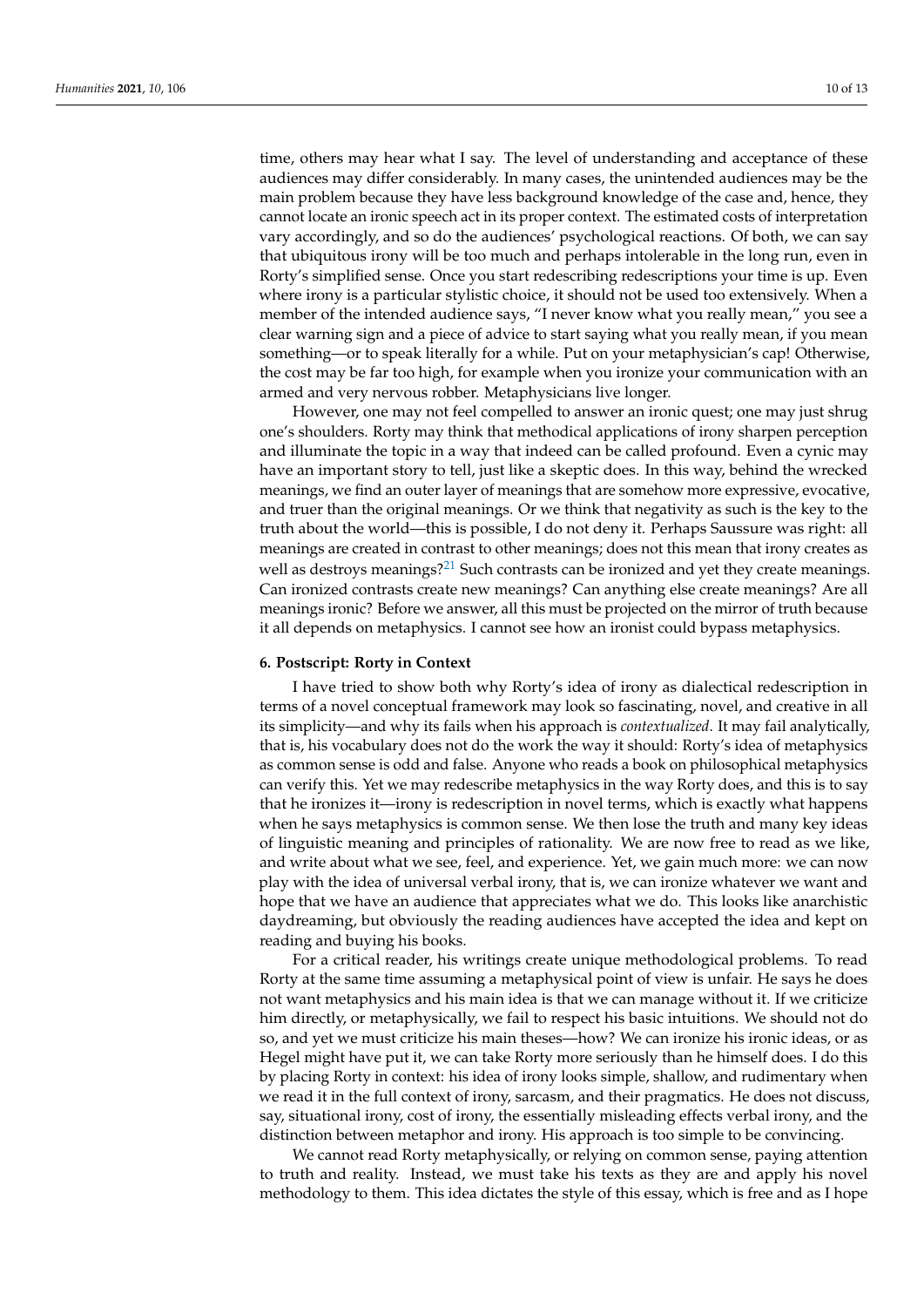intuitive, without being common sense. Such indirect criticism is inconclusive; for instance, Rorty reads Hegel, so I read Hegel, but a different Hegel. I quote Gore Vidal, who has a low opinion of academic literary criticism. His sarcasm shows what he means by good prose, which he thinks is the essence of all worthwhile writing and reading—alas, for Rorty, no talk about essences makes sense. Gerald Doherty's innovative play with metaphors applied to some sexualized colonialist themes shows that we can redescribe without mentioning irony, or describe in various ways. Of course, we may refuse to draw a line between metaphor and irony, or irony and humor, but then we rapidly approach descriptive chaos. Philosophers typically want to keep such categories separate, but perhaps this is a vain hope: language tends to be a messy thing. But we should remember what Aristoteles (2013, chp. 3) says: "It is the mark of an educated man to look for precision in each class of things just so far as the nature of the subject admits; it is evidently equally foolish to accept probable reasoning from a mathematician and to demand from a rhetorician scientific proof." The criticism of Rorty should remain at the rhetorical level defined by his texts.

Rorty's methodology is not quite what it appears to be, as we see when we contextualize it. His emphasis on irony is superfluous, perhaps egregious. His rejection of metaphysics is unfounded and his eulogizing of the academic English Departments premature, and obviously not original; F. R. Leavis already said the same thing. My critical route is indirect and my arguments, for fairness's sake, are at the same conceptual level with Rorty's. I have avoided a "scholarly and scientific" approach because it is exactly what Rorty himself rejects so emphatically. Then the only fair approach is to ironize his idea of irony by redescribing it and its context once again in novel terms, as if dialectically. Such an approach has its problems but I do not see any other way when we check the existence of the Emperor's new clothes.

**Funding:** This research received no external funding.

**Institutional Review Board Statement:** Not applicable.

**Informed Consent Statement:** Not applicable.

**Acknowledgments:** Open access funding provided by University of Helsinki.

**Conflicts of Interest:** The author declares no conflict of interest.

#### **Notes**

- 1 On the motivation, basic methodological approach, and stylistic choices of this essay, see *Postcript*.
- 2 See (Airaksinen 2020a, 2020b); also (Bernstein 2016; Kreuz 2020; Allen 2020; Gans 1997; Colebrook 2002; Lear 2011).
- <sup>3</sup> A metaphysician analyses old descriptions, he unlike ironists is still "attached to common sense": "The opposite of irony is common sense". See (Malachowski et al. 1990; Festenstein and Thompson 2001).
- <sup>4</sup> See (Bryant 2011). For instance, how to draw a line between metaphor and irony, if we do not want to mention the relevant intentions; see (Nathan 1992; Neuhaus 2016). Perhaps the best way to define irony is by indirectly distinguishing it from other, related linguistic tropes.
- 5 Sade's *Justine* tells a story of Thérèse, a young lady who never learn this truth. The book is cynical and amusing at the same time. Here is the key sarcasm: Socrates says only virtue brings about happiness, hence an evil and happy person is an oxymoron but yet recommended by Sade. See (de Sade 1967).
- 6 See (Väyrynen 2013; Williams 1985, p. 135f; Banasik-Jemielniak 2021; Camp 2012).
- 7 Wittgenstein's *Tractatus*, that paradigm of metaphysics in all its argumentative brilliance, ends with irony—that is why it is a great book. The ladder argument and the idea that what we cannot say we must keep silent of entails the existence of what is unknowable. This is derivative of Kant's idea that we cannot know das Ding *an sich*, yet he had so much to say about it. Metaphysics has its own ironies, or sarcasms, when its conclusions are skeptical and as such meiotic. See (Wittgenstein 1921, ## 6.54, and 7).
- 8 The problem with *finding* situational irony in the world is that one cannot say some situations are *in fact* ironic—this is a metaphysical proposition and truth claim. Irony, for Rorty, is a process of creation or verbal irony.
- See e.g., (Inkpin 2013; Bacon 2017; Owens 2000).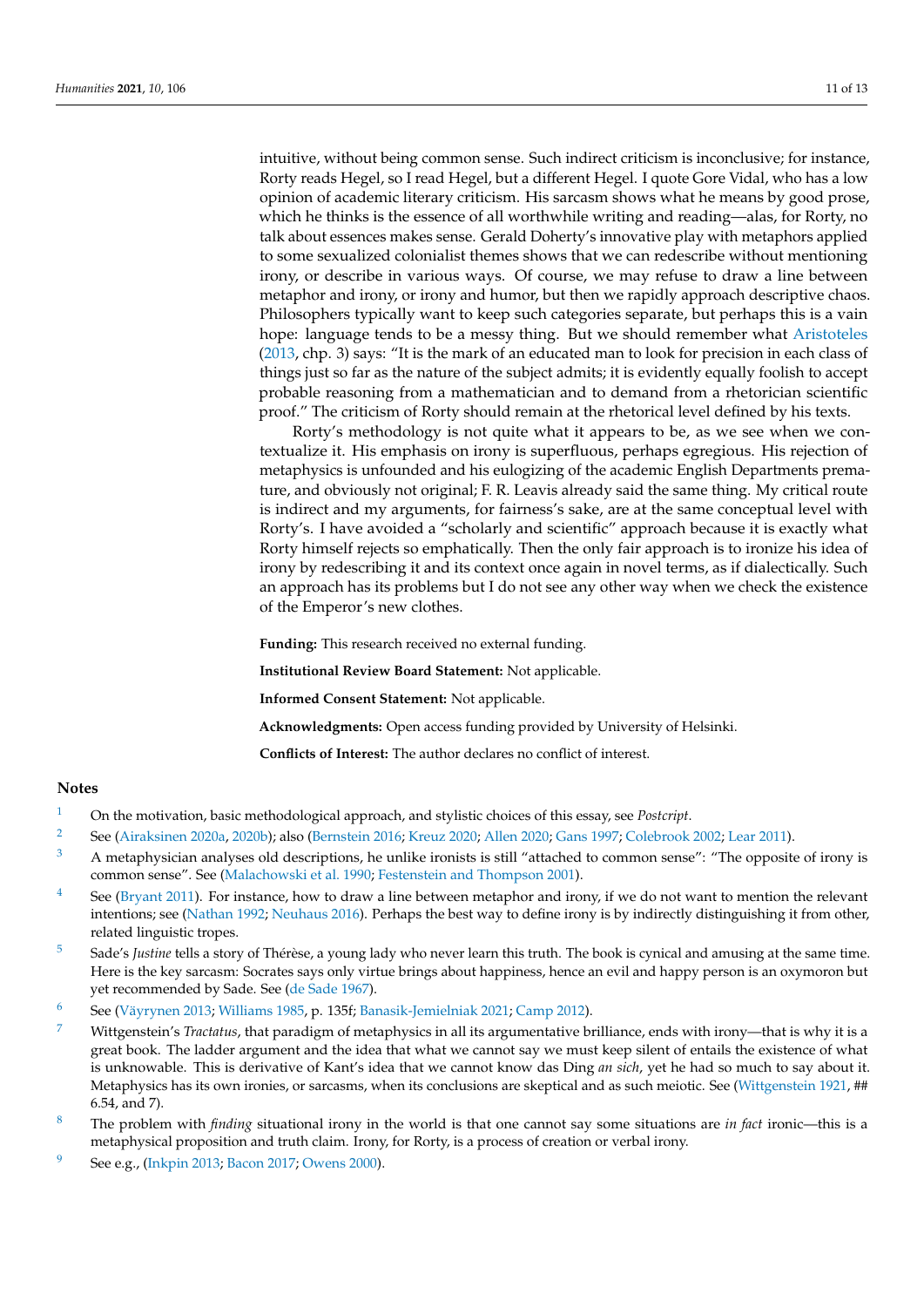- $10$  See Feyerabend (1975) methodological anarchism in the philosophy of science: any evidence is good evidence, even dreams, omens, and magic. He signed published papers "Phantomas". His sarcasms were honest and calculated.—Rorty's project resembles Adorno's negative dialectics (see Brunkhorst 1988; Adorno 1981; Rorty 1989, pp. 56–57).
- 11 In his *Philosophy and the Mirror of Nature* (Rorty 1980, p. 18), Rorty is skeptical about "different vocabularies" and "alternative descriptions." The problem seems to be that they all talk about something that is independent of them—this is a realist intuition. Later he loses his faith on that "something" and becomes a kind of idealist.
- <sup>12</sup> See (Rorty 1989, p. 80; Moran 2010, p. 29ff, chp. "Leavis and the University"). For an example of such a reading, see (Detweiler 2016).
- $13$  When Rorty eulogizes English departments, he becomes first deaf to linguistic relativity and the problems of translation and then guilty of cultural neo-colonialism. A non-English speaker cannot be an ironist without adopting the linguistic conventions of the native English speakers, which entails the hegemony of English speakers. The world in 1989 was not what it is in 2021. See (Loomba 2002, p. 94 ff). She discusses drunks and cannibals but dismsses exclusion like the translational impossibility of being an ironist: the definition of irony in English does not work well, say, in Finnish.
- <sup>14</sup> For Example, G. E. Moore asks, why is the sentence "Cat is on the mat but I do not believe it" paradoxical? We are invited to tell and not just cut through the knot by somehow ironizing the problem.
- $^{15}$  Doherty's irony is obvious. When watching porn, the person does not understand what he is seeing, he is stimulated but dumfound and glassy eyed, yet he cannot stop. He is irresistibly drawn in into the mystery that is the maelstrom of incomprehensible excitement. We have sexual porn but, in a generic sense of the term, also gardening, fitness, cars, fashion, and interior decoration porn. The victims read and watch something that is totally beyond them and their life experience. See (Nguyen and Williams 2020).
- $16$  The Invisible Hand in economics (Adam Smith) is another good example of the essential (situational) ironies of a discipline, in this case economics; see (Bishop 1995).
- <sup>17</sup> Truth has three meanings: "true something", "truth about something", and "true sentence", or a quest for essences, an ultimate explanation, and the veridical description of a fact. Philosophers avoid the first and second and pretend that the third is the only possibility. We talk about true heroes, the truth about President Donald Trump's charisma, and the truth value of the sentences like " $2 + 2 = 4$ " and "Moon is made of cheese".
- $18$  We must not forget the movement called "Law as Literature". Laws are texts that the law-professions as ironists may read creatively, especially when they claim that laws apply without radical interpretation, think of the common-law system. The controversy is between "law is as it is written" and "law is as it is read". Lawyers do not want to play with such controversial ideas, yet law courts emanate all kinds of ironies. See (Ginsberg 1991; Duncan 1994).
- <sup>19</sup> For an opposite view, see (Kaplan and Winner 1995). Sometimes irony is humorous and as such prima facie innocent, see (Ruiz-Gurillo and Alvarado-Ortega 2013; Miller 2009).
- <sup>20</sup> *Wikipedia: Irony* (Wallace 1993, chp. 4.4). Available online: [https://en.wikipedia.org/wiki/Irony#Irony\\_as\\_infinite,\\_absolute\\_](https://en.wikipedia.org/wiki/Irony#Irony_as_infinite,_absolute_negativity) [negativity](https://en.wikipedia.org/wiki/Irony#Irony_as_infinite,_absolute_negativity) (accessed on 20 September 2021).
- <sup>21</sup> "It is only difference that defines meaning, not an ontological or verifiable linkage to extra-symbolic reality" (Alexander and Smith 1993, p. 157).

# **References**

Adorno, Theodor W. 1981. *Negative Dialectics*. Translated by E. B. Ashton. New York: Continuum.

Airaksinen, Timo. 1995. *Philosophy of the Marquis de Sade*. London: Routledge.

Airaksinen, Timo. 2020a. Irony and Sarcasm in Ethical Perspective. *Open Philosophy* 3: 358–68. [\[CrossRef\]](http://doi.org/10.1515/opphil-2020-0132)

Airaksinen, Timo. 2020b. Mimetic Evil: A Conceptual and Ethical Study. *Problemos* 98: 58–70. [\[CrossRef\]](http://doi.org/10.15388/Problemos.98.5)

- Airaksinen, Timo. 2021. Socrates Meets the Crocodile, or The Ironies of Brecht's and Wuolijoki's "Herr Puntila und sein Knecht Matti". *Finnish-German Yearbook of Political Economy* 3: 77–96.
- Alexander, Jeffrey C., and Philip Smith. 1993. The Discourse of American Civil Society: A New Proposal for Cultural Studies. *Theory and Society* 22: 151–207. [\[CrossRef\]](http://doi.org/10.1007/BF00993497)
- Allen, Ansgar. 2020. *Cynicism*. Cambridge: MIT Press.

Ankersmit, Frank. 2013. Introduction: History and Truth. *Journal of the Philosophy of History* 7: 257–65. [\[CrossRef\]](http://doi.org/10.1163/18722636-12341253)

Aristoteles. 2013. *Nicomachean Ethics*. Translated by Hugh Tredennick, J. A. K. Thomson, and Jonathan Barnes. London: Penguin.

Bacon, Michael. 2017. Rorty, Irony and the Consequences of Contingency for Liberal Society. *Philosophy and Social Criticism* 43: 953–65. [\[CrossRef\]](http://doi.org/10.1177/0191453716688365)

Banasik-Jemielniak, Natalia. 2021. Irony and Sarcasm. *Metaphor and Symbol* 36: 116–18. [\[CrossRef\]](http://doi.org/10.1080/10926488.2021.1887707) Bernstein, Richard J. 2016. *Ironic Life*. London: Polity Press.

Bishop, John D. 1995. Adam Smith's Invisible Hand Argument. *Journal of Business Ethics* 14: 165–80. [\[CrossRef\]](http://doi.org/10.1007/BF00881431) Brunkhorst, Hauke. 1988. Adorno, Heidegger and Postmodernity. *Philosophy and Social Criticism* 14: 411–24. [\[CrossRef\]](http://doi.org/10.1177/019145378801400310) Bryant, Gregory A. 2011. Verbal Irony in the Wild. *Pragmatics and Cognition* 19: 291–309. [\[CrossRef\]](http://doi.org/10.1075/pc.19.2.06bry)

Camp, Elisabeth. 2012. Sarcasm, Pretense, and the Semantics/Pragmatics Distinction. *Noûs* 46: 587–634. [\[CrossRef\]](http://doi.org/10.1111/j.1468-0068.2010.00822.x)